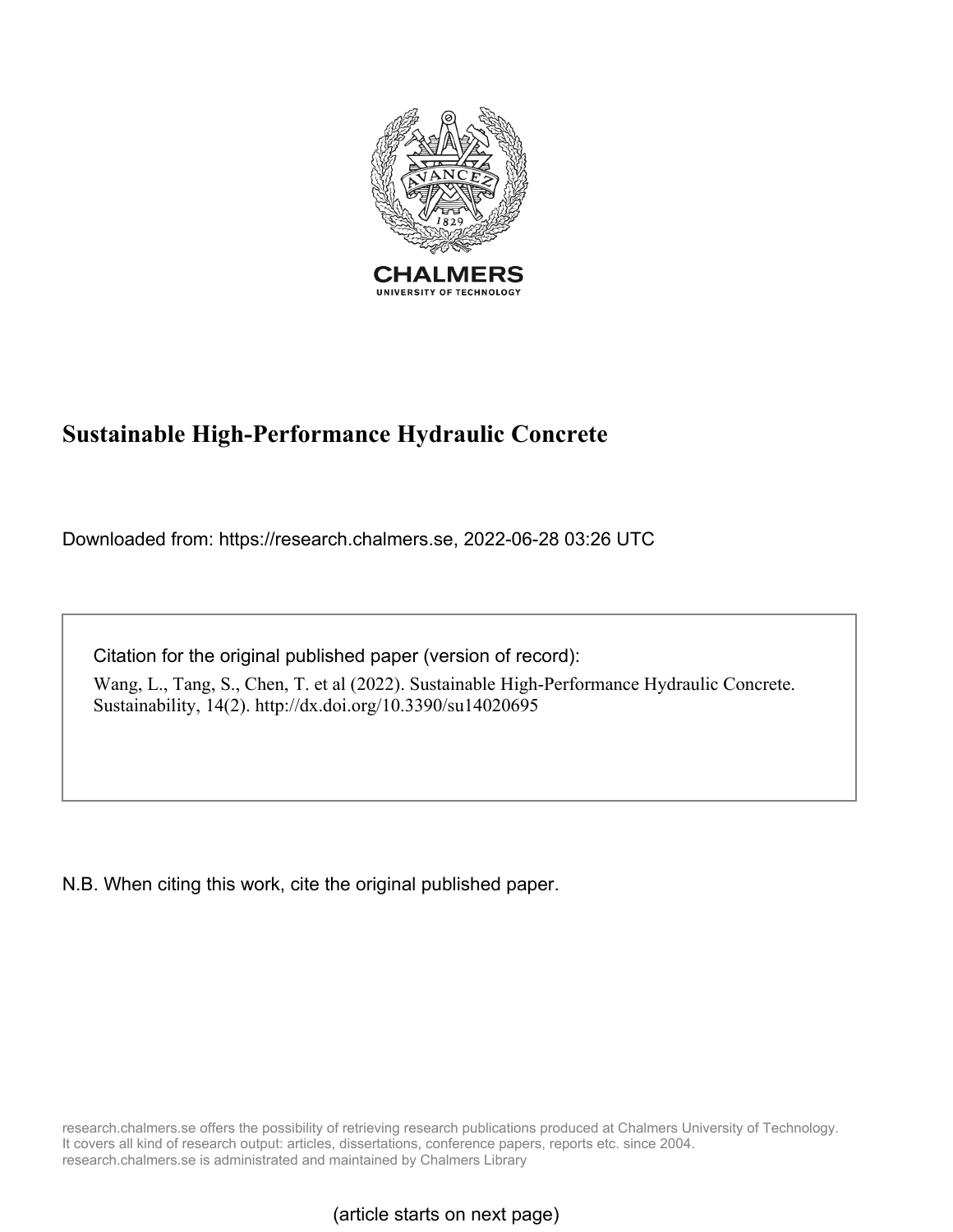



## *Editorial* **Sustainable High-Performance Hydraulic Concrete**

**Lei Wang 1,2 [,](https://orcid.org/0000-0002-1821-2330) Shengwen Tang 3,[\\*](https://orcid.org/0000-0001-6635-9444) , Terasa E. Chen <sup>4</sup> [,](https://orcid.org/0000-0003-0547-6406) Wengui Li [5](https://orcid.org/0000-0002-4651-1215) and Chamila Gunasekara [6](https://orcid.org/0000-0003-2013-8720)**

- <sup>1</sup> School of Intelligent Construction, Wuchang University of Technology, Wuhan 430002, China; wanglei535250684@xauat.edu.cn
- <sup>2</sup> College of Materials Science and Engineering, Xi'an University of Architecture and Technology, Xi'an 710055, China
- <sup>3</sup> School of Water Resources and Hydropower Engineering, Wuhan University, Wuhan 430072, China
- <sup>4</sup> Architecture and Civil Engineering, Structural Engineering, Concrete Structures, Chalmers University of Technology, SE-41296 Gothenburg, Sweden; victorymother@163.com
- <sup>5</sup> School of Civil and Environmental Engineering, University of Technology Sydney, Sydney, NSW 2007, Australia; wengui.li@uts.edu.au
- <sup>6</sup> School of Engineering (C&I), RMIT University, Melbourne, VIC 3001, Australia; chamila.gunasekara@rmit.edu.au
- **\*** Correspondence: tangsw@whu.edu.cn

### **1. Introduction**

Concrete has always been indispensable as a material for the engineering and construction of hydraulic structures (e.g., dams, underwater tunnels, sluices, and other underwater buildings) [\[1\]](#page-3-0). Currently, a series of world-class huge hydropower stations, such as the Yebatan arch dam (located at the boundary between Sichuan and Tibet, 217 m), Wudongde arch dam (in Sichuan, 270 m), Liangjiangkou rockfill dam (in Sichuan, 295 m), Shuangjiangkou rockfill dam (in Sichuan, 315 m), etc., are being built in the southwest of China [\[2\]](#page-3-1). The construction of these hydraulic projects, especially the concrete dam, needs a huge amount of hydraulic concrete [\[3](#page-3-2)[,4\]](#page-3-3).

Hydropower resources are often distributed in alpine regions, which are characterized by complex terrain, large climate changes, and frequent extreme weather. Such harsh environments undoubtedly pose new challenges for the durability of hydraulic concrete, which is easily damaged by various environmental factors [\[5\]](#page-3-4). The main damages of hydraulic concrete caused by the harsh environments can be classified into the following forms: (1) freezing and thawing damage of concrete in cold regions where air temperatures as low as  $-20$  °C are common during winter months [\[6\]](#page-3-5); (2) abrasion damage of concrete in spillway, the flood discharge tunnel and the overflow surface of the hydropower stations, is often caused by high-speed water flow (40–100 m/s) containing sand and gravel due to high water pressure (200–300 m water heat) [\[7\]](#page-3-6); (3) deterioration of concrete due to the erosion of adverse ions such as chloride and sulfate in underground water and ocean regions [\[8–](#page-4-0)[11\]](#page-4-1); (4) dissolution due to the flowing soft water action which could lower the concentration of liquid lime in concrete and cause decomposition of hydration products in some cases, resulting in weakened mechanical and durability performance and even structure failure [\[12\]](#page-4-2); (5) seepage failure by the high water pressure [\[13\]](#page-4-3); (6) plastic and drying shrinkage caused by the evaporation of water in drying environments or strong wind [\[2\]](#page-3-1); (7) autogenous shrinkage caused by a low water to binder ratio and the usage of some extreme fine powders such as silica fume [\[14\]](#page-4-4); (8) thermal stress due to temperature differences and fluctuations [\[15\]](#page-4-5), etc. Temperature rising and shrinkage are particularly important to hydraulic mass concrete projects, in which cracking may occur due to the temperature gradient or shrinkage [\[16\]](#page-4-6). It is generally recognized that cracks could weaken the performance and durability of concrete and even jeopardize the integrity of hydraulic concrete structures [\[17\]](#page-4-7). In fact, concrete often fails before reaching its designed service life due to these environmental damages. However, this is not the only issue facing the



**Citation:** Wang, L.; Tang, S.; Chen, T.E.; Li, W.; Gunasekara, C. Sustainable High-Performance Hydraulic Concrete. *Sustainability* **2022**, *14*, 695. [https://doi.org/](https://doi.org/10.3390/su14020695) [10.3390/su14020695](https://doi.org/10.3390/su14020695)

Received: 1 January 2022 Accepted: 7 January 2022 Published: 9 January 2022

**Publisher's Note:** MDPI stays neutral with regard to jurisdictional claims in published maps and institutional affiliations.



**Copyright:** © 2022 by the authors. Licensee MDPI, Basel, Switzerland. This article is an open access article distributed under the terms and conditions of the Creative Commons Attribution (CC BY) license [\(https://](https://creativecommons.org/licenses/by/4.0/) [creativecommons.org/licenses/by/](https://creativecommons.org/licenses/by/4.0/)  $4.0/$ ).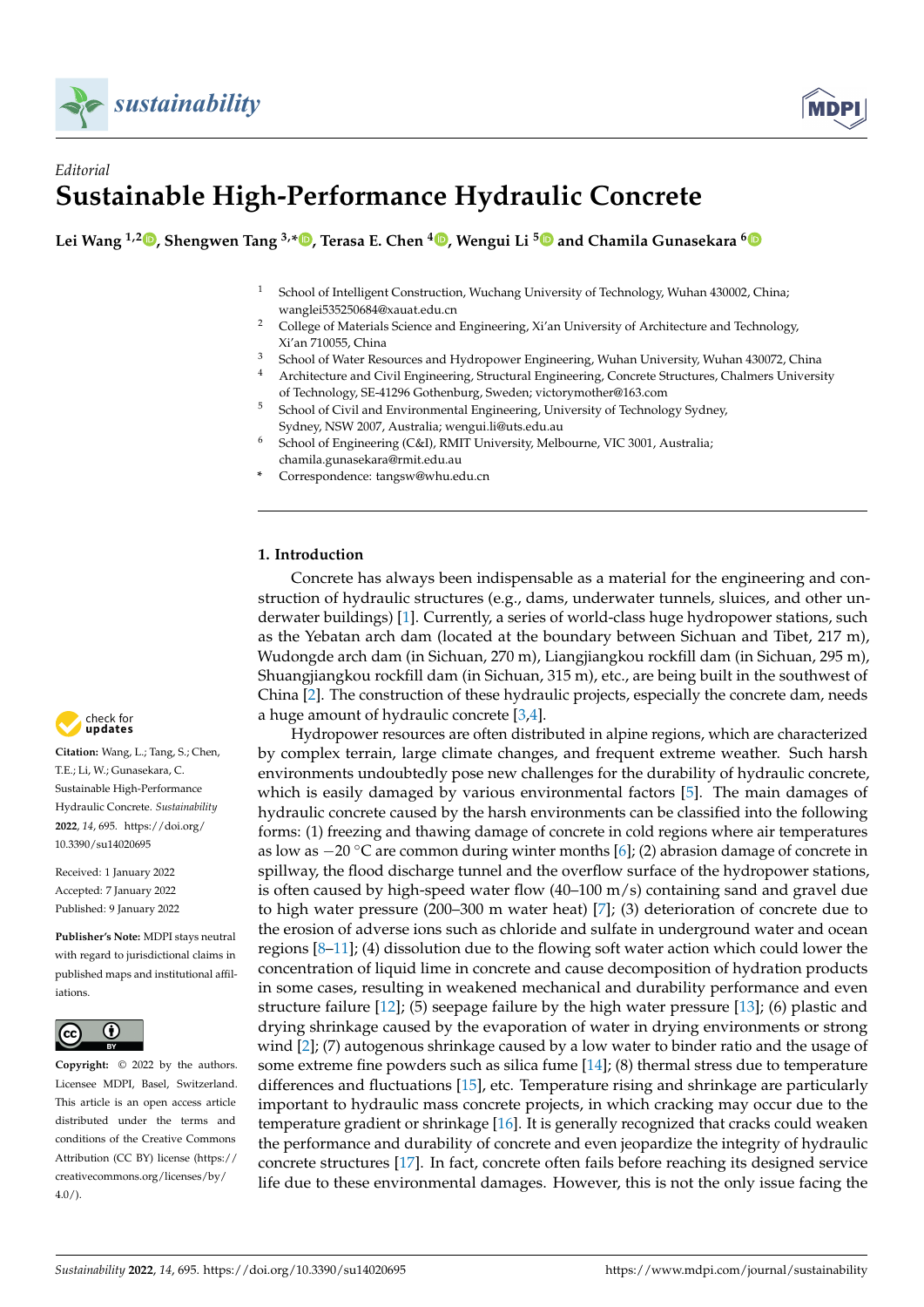industry: Recent changes in general green awareness have meant that the development of sustainable hydraulic concrete is now inevitable.

The main features of sustainable hydraulic concrete are a low amount of cement [\[2,](#page-3-1)[4\]](#page-3-3) and utilization of a large amount of supplementary cementitious materials (SCMs) such as fly ash, slag, limestone powder, and so on [\[18–](#page-4-8)[20\]](#page-4-9). Since hydraulic concrete is a typical mass concrete, low cement content and high mineral admixture amount (as high as 70% or even more) are beneficial to reduce the hydration heat caused by cement hydration [\[15\]](#page-4-5). However, both features inevitably lower the early concrete strength and consequently slow down the construction process. There are several strategies to develop sustainable hydraulic concrete. For instance, to increase the toughness of concrete, many kinds of fibers are widely used to develop sustainable hydraulic concrete with high ductility [\[21,](#page-4-10)[22\]](#page-4-11); in recent years, to reduce the thermal shrinkage and reduce the cracking risk, low heat Portland cement has been used to lower the cement hydration heat [\[14](#page-4-4)[,23](#page-4-12)[,24\]](#page-4-13); to improve the mechanical properties and microstructure of concrete, nanomaterials such as silica fume are adopted [\[14,](#page-4-4)[25\]](#page-4-14); to compensate the drying shrinkage and autogenous shrinkage, MgO expansion agent is used, etc. [\[26,](#page-4-15)[27\]](#page-4-16). Overall, many innovations in sustainable hydraulic concrete have enabled the design and construction of sustainable and durable infrastructure.

Moreover, hydraulic concrete shows highly heterogeneous compositions and complex spatial distributions, from the nano- to the macroscales [\[28](#page-4-17)[,29\]](#page-4-18). It is widely accepted that the macro-level properties of concrete, e.g., the mechanical properties, volumetric shrinkage, permeability, and durability, are intrinsically related to their material structure at the micro- and mesoscales [\[30](#page-4-19)[–32\]](#page-4-20). Therefore, the investigation of microstructures is essential to accurately evaluate the macro-mechanical performances of hydraulic concrete. In addition, the increase in demand for high-performance hydraulic concrete has resulted in renewed interest in the study of the new technologies and new theories for investigating microstructures and enhancing the performance of concrete [\[13,](#page-4-3)[33–](#page-4-21)[35\]](#page-4-22).

This special issue gathers two papers regarding the investigation of durability, preparation, and microstructure of hydraulic concrete and aims at providing contributions on the topic of sustainable high-performance hydraulic concrete.

#### **2. Overview of This Special Issue**

Various kinds of pores and microcracks are distributed in concrete, which could significantly affect the elastic modulus of porous materials. To investigate the effects of porosity and aggregate gradation on the elastic modulus of concrete, Zhang et al. [\[36\]](#page-4-23) developed a four-phase model, which takes aggregate gradation and porosity into account in the prediction of the elastic modulus of concrete, based on the micromechanical theories. The model has been verified with their experimental results. First, using the Mori Tanaka and differential self-consistent methods, the pores in both the mortar and interfacial transition zone (ITZ) were homogenized. Then, the continuously graded aggregates were divided into finite aggregate size intervals. Further, based on the generalized self-consistent model and multiphase composite model derived from the Mori Tanaka method, an aggregate gradation model for the prediction of the elastic modulus of concrete was developed. By simulating the pores in concrete with expanded polystyrene sphere grains, the effect of overall porosity on the elastic modulus of concrete was investigated. The research results show that aggregate gradation and porosity have a remarkable influence on the elastic modulus of concrete, and the proposed model is effective to estimate the elastic modulus of concrete, the deviation between the predicted elastic modulus and experimental elastic modulus is less than 8%. The elastic modulus decreases with increasing ITZ porosity. However, for ITZ porosity exceeding 40%, the decrease in the elastic modulus is large with increasing ITZ porosity. For a fixed overall porosity, the ITZ porosity owned more influences than the mortar porosity on the elastic modulus of concrete. Enhancing the ITZ elastic modulus and decreasing the ITZ thickness are efficient in increasing the elastic modulus of concrete.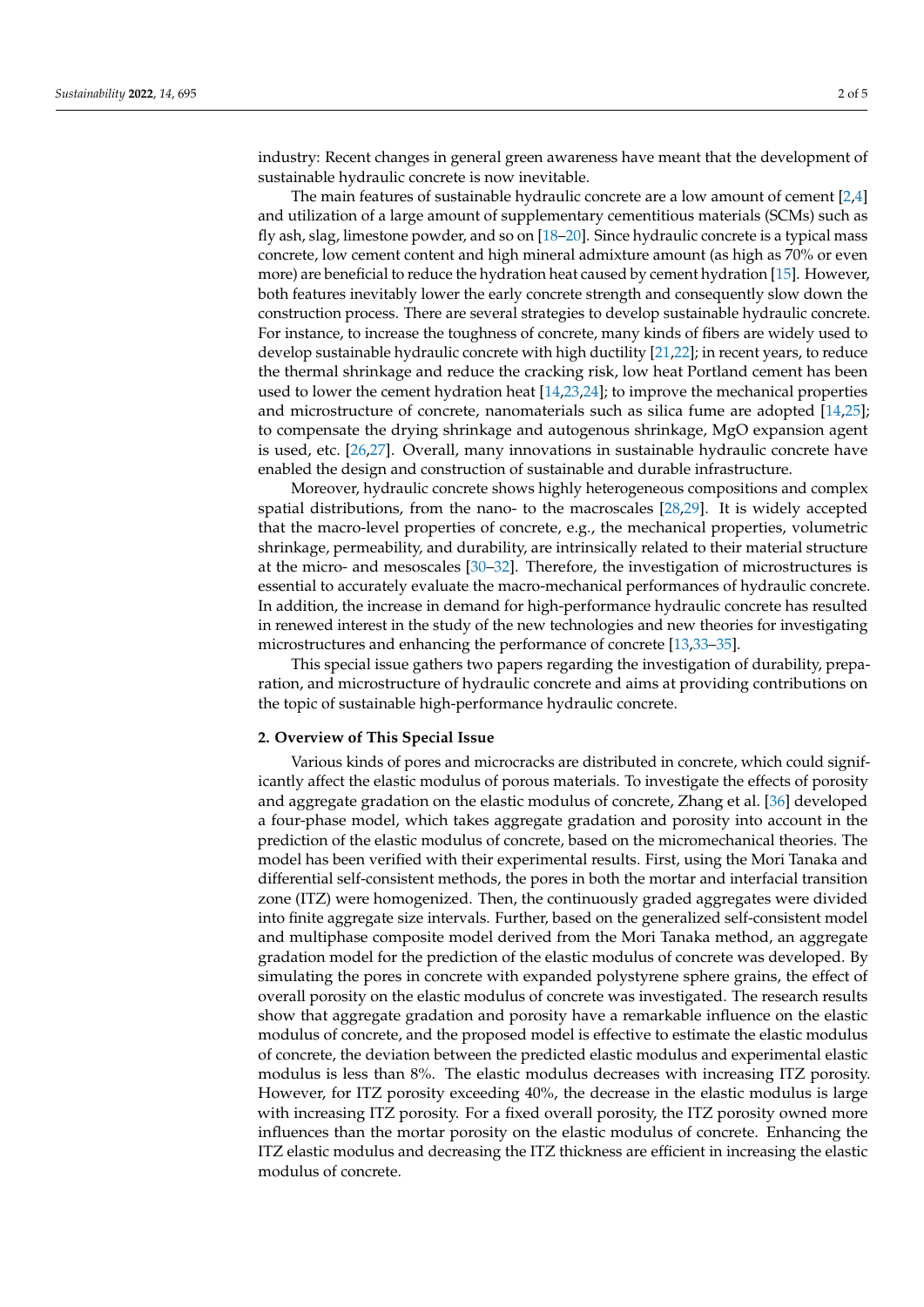Magnesium oxychloride cement (MOC) foam concrete (MOCFC) is an air-hardening cementing material formed by mixing magnesium chloride solution ( $MgCl<sub>2</sub>$ ) and lightburned magnesia (i.e., active MgO) [\[37,](#page-5-0)[38\]](#page-5-1). In practical application, adding caustic dolomite powder into light-burned magnesite powder can reduce the MOCFC production cost. The brine content of MOC changes with the incorporation of caustic dolomite powder. The study of Zheng et al. [\[39\]](#page-5-2) in this special issue investigated the relationship between the mass percent concentration and the Baumé degree of a magnesium chloride solution after bischofite ( $MgCl_2·6H_2O$ ) from a salt lake was dissolved in water. Then the proportional relationship between the amount of water in brine and bischofite and the functional formula for the water-to-cement ratio (W/C) of MOC mixed with caustic dolomite powder were deduced. Finally, the functional relationship was verified as feasible for preparing MOC through the experiment.

#### **3. Conclusions**

In this special issue, two papers were collected regarding the investigation of durability, preparation, and microstructure of hydraulic concrete. The aforementioned are the state-of-the-art studies, aiming at providing contributions on the topic of sustainable high-performance hydraulic concrete. New technologies and theories for investigating microstructures and enhancing the performance of hydraulic concrete will be gathered in other issues.

**Author Contributions:** L.W., S.T., T.E.C., W.L. and C.G. have made a substantial, direct, and intellectual contribution to the work and approved it for publication. All authors have read and agreed to the published version of the manuscript.

**Funding:** The authors appreciate the financial support provided by the Opening Funds of the Belt and Road Special Foundation of the State Key Laboratory of Hydrology-Water Resources and Hydraulic Engineering (2020492311), Opening Funds of the State Key Laboratory of Building Safety and Built Environment and the National Engineering Research Center of Building Technology (BSBE2020-2), the Opening Project of the State Key Laboratory of Green Building Materials (2020GBM07).

**Institutional Review Board Statement:** Not applicable.

**Informed Consent Statement:** Not applicable.

**Data Availability Statement:** Not applicated.

**Acknowledgments:** The authors would like to thank all the anonymous referees for their constructive comments and suggestions.

**Conflicts of Interest:** The authors declare no conflict of interest.

#### **References**

- <span id="page-3-0"></span>1. Wang, X.; Wu, D.; Zhang, J.; Yu, R.; Hou, D.; Shui, Z. Design of sustainable ultra-high performance concrete: A review. *Constr. Build. Mater.* **2021**, *307*, 124643. [\[CrossRef\]](http://doi.org/10.1016/j.conbuildmat.2021.124643)
- <span id="page-3-1"></span>2. Wang, L.; Yang, H.Q.; Zhou, S.H.; Chen, E.; Tang, S.W. Mechanical properties, long-term hydration heat, shinkage behavior and crack resistance of dam concrete designed with low heat Portland (LHP) cement and fly ash. *Constr. Build. Mater.* **2018**, *187*, 1073–1091. [\[CrossRef\]](http://doi.org/10.1016/j.conbuildmat.2018.08.056)
- <span id="page-3-2"></span>3. Wang, L.; Guo, F.X.; Lin, Y.Q.; Yang, H.M.; Tang, S.W. Comparison between the effects of phosphorous slag and fly ash on the C-S-H structure, long-term hydration heat and volume deformation of cement-based materials. *Constr. Build. Mater.* **2020**, *250*, 118807. [\[CrossRef\]](http://doi.org/10.1016/j.conbuildmat.2020.118807)
- <span id="page-3-3"></span>4. Lv, X.D.; Shen, W.G.; Dong, Y.; Zhang, J.F.; Xie, Z.Q. A comparative study on the practical utilization of iron tailings as a complete replacement of normal aggregates in dam concrete with different gradation. *J. Clean. Prod.* **2019**, *211*, 704–715. [\[CrossRef\]](http://doi.org/10.1016/j.jclepro.2018.11.107)
- <span id="page-3-4"></span>5. Dong, Y.; Yang, H.; Rao, M. Effects of mineral admixture on the carbonic acid leaching resistance of cement-based materials. *Ceramics–Silikaty* **2017**, *61*, 276–284. [\[CrossRef\]](http://doi.org/10.13168/cs.2017.0026)
- <span id="page-3-5"></span>6. Wang, L.; Guo, F.X.; Yang, H.M.; Wang, Y.; Tang, S.W. Comparison of fly ash, PVA fiber, MgO and shrinkage-reducing admixture on the frost resistance of face slab concrete via pore structural and fractal analysis. *Fractals* **2021**, *29*, 2140002. [\[CrossRef\]](http://doi.org/10.1142/S0218348X21400028)
- <span id="page-3-6"></span>7. Wang, L.; Jin, M.M.; Guo, F.X.; Wang, Y.; Tang, S.W. Pore structural and fractal analysis of the influence of fly ash and silica fume on the mechanical property and abrasion resistance of concrete. *Fractals* **2021**, *29*, 2140003. [\[CrossRef\]](http://doi.org/10.1142/S0218348X2140003X)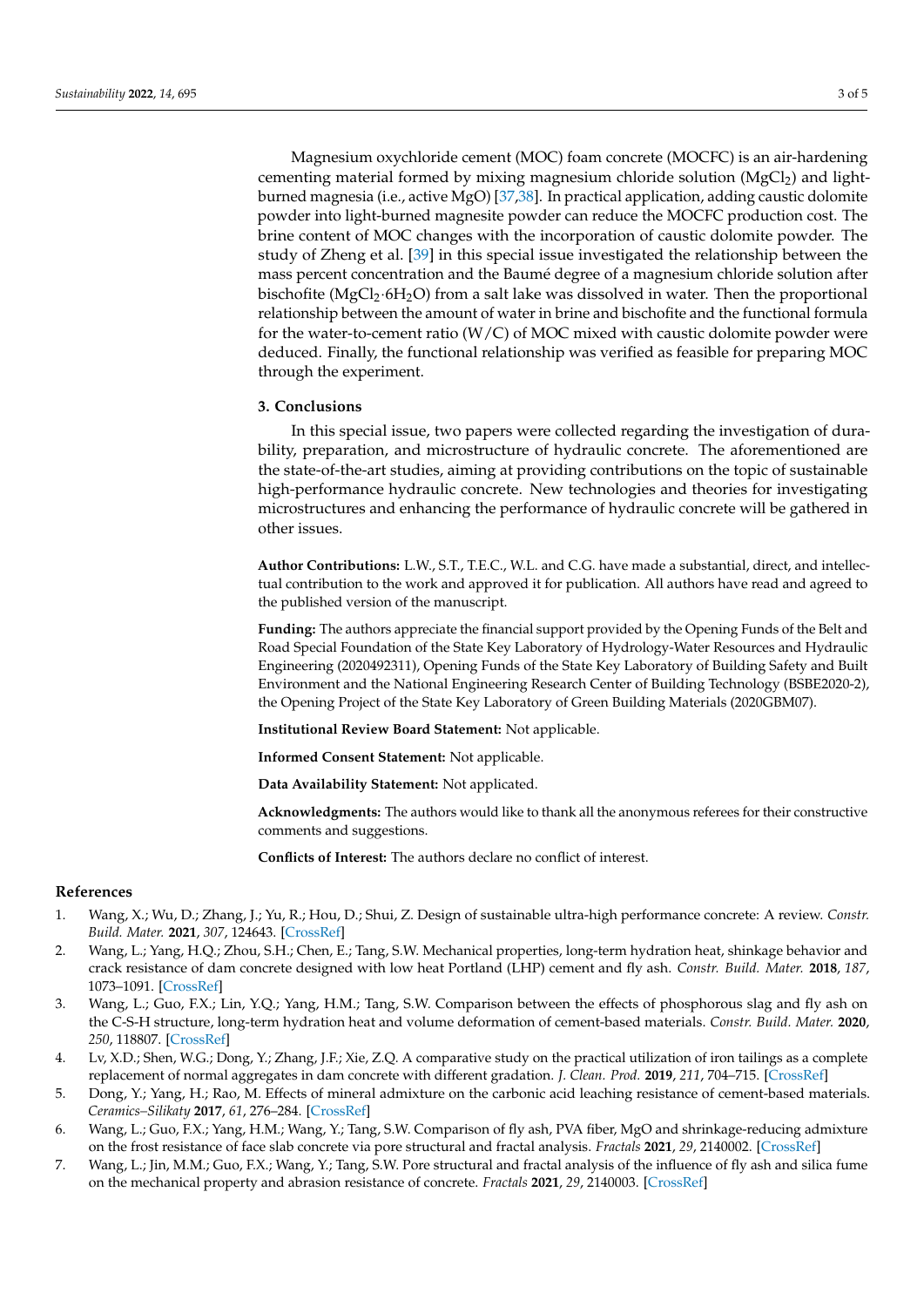- <span id="page-4-0"></span>8. Lv, X.; Dong, Y.; Wang, R. Resistance improvement of cement mortar containing silica fume to external sulfate attacks at normal temperature. *Constr. Build. Mater.* **2020**, *258*, 119630. [\[CrossRef\]](http://doi.org/10.1016/j.conbuildmat.2020.119630)
- 9. Xiao, J.; Long, X.; Qu, W.; Li, L.; Jiang, H.; Zhong, Z. Influence of sulfuric acid corrosion on concrete stress-strain relationship under uniaxial compression. *Measurement* **2021**, *185*, 110318. [\[CrossRef\]](http://doi.org/10.1016/j.measurement.2021.110318)
- 10. Wang, X.; Yu, R.; Shui, Z.; Song, Q.; Zhang, Z. Mix design and characteristics evaluation of an eco-friendly Ultra-High performance concrete incorporating recycled coral based materials. *J. Clean. Prod.* **2017**, *165*, 70–80. [\[CrossRef\]](http://doi.org/10.1016/j.jclepro.2017.07.096)
- <span id="page-4-1"></span>11. Cheng, X.; Xia, J.; Wu, R.J.; Jin, W.L.; Pan, C.G. Optimisation of sacrificial anode cathodic protection system in chloridecontaminated reinforced concrete structure. *J. Build. Eng.* **2022**, *45*, 103515. [\[CrossRef\]](http://doi.org/10.1016/j.jobe.2021.103515)
- <span id="page-4-2"></span>12. Wang, L.; Jin, M.; Zhou, S.; Tang, S.W.; Lu, X. Investigation of microstructure of C-S-H and micro-mechanics of cement pastes under NH4NO<sup>3</sup> dissolution by <sup>29</sup>Si MAS NMR and microhardness. *Measurement* **2021**, *185*, 110019. [\[CrossRef\]](http://doi.org/10.1016/j.measurement.2021.110019)
- <span id="page-4-3"></span>13. Wang, L.; Luo, R.Y.; Zhang, W.; Jin, M.M.; Tang, S.W. Effects of fineness and content of phosphorus slag on cement hydration, permeability, pore structure and fractal dimension of concrete. *Fractals* **2021**, *29*, 2140004. [\[CrossRef\]](http://doi.org/10.1142/S0218348X21400041)
- <span id="page-4-4"></span>14. Wang, L.; Jin, M.M.; Wu, Y.H.; Zhou, Y.X.; Tang, S.W. Hydration, shrinkage, pore structure and fractal dimension of silica fume modified low heat Portland cement-based materials. *Constr. Build. Mater.* **2021**, *272*, 121952. [\[CrossRef\]](http://doi.org/10.1016/j.conbuildmat.2020.121952)
- <span id="page-4-5"></span>15. Xie, Z.; Zhu, Z.; Fu, Z.; Lv, X. Simulation of the temperature field for massive concrete structures using an interval finite element method. *Eng. Comput.* **2020**, *37*, 45. [\[CrossRef\]](http://doi.org/10.1108/EC-10-2019-0456)
- <span id="page-4-6"></span>16. Jung, S.H.; Choi, Y.C.; Choi, S. Use of ternary blended concrete to mitigate thermal cracking in massive concrete structures-A field feasibility and monitoring case study. *Constr. Build. Mater.* **2017**, *137*, 208–215. [\[CrossRef\]](http://doi.org/10.1016/j.conbuildmat.2017.01.108)
- <span id="page-4-7"></span>17. Yen, T.; Hsu, T.-H.; Liu, Y.-W.; Chen, S.-H. Influence of class F fly ash on the abrasion–erosion resistance of high-strength concrete. *Constr. Build. Mater.* **2007**, *21*, 458–463. [\[CrossRef\]](http://doi.org/10.1016/j.conbuildmat.2005.06.051)
- <span id="page-4-8"></span>18. Wang, L.; Yang, H.Q.; Dong, Y.; Chen, E.; Tang, S.W. Environmental evaluation, hydration, pore structure, volume deformation and abrasion resistance of low heat Portland (LHP) cement-based materials. *J. Clean. Prod.* **2018**, *203*, 540–558. [\[CrossRef\]](http://doi.org/10.1016/j.jclepro.2018.08.281)
- 19. Hu, L.L.; He, Z.; Shao, Y.X.; Cai, X.H.; Zhang, S.P. Microstructure and properties of sustainable cement-based materials using combustion treated rice husk ash. *Constr. Build. Mater.* **2021**, *294*, 123482. [\[CrossRef\]](http://doi.org/10.1016/j.conbuildmat.2021.123482)
- <span id="page-4-9"></span>20. Hu, L.L.; He, Z. A fresh perspective on effect of metakaolin and limestone powder on sulfate resistance of cement-based materials. *Constr. Build. Mater.* **2020**, *262*, 119847. [\[CrossRef\]](http://doi.org/10.1016/j.conbuildmat.2020.119847)
- <span id="page-4-10"></span>21. Wang, L.; He, T.S.; Zhou, Y.X.; Tang, S.W.; Tan, J.J.; Liua, Z.T.; Su, J.W. The influence of fiber type and length on the cracking resistance, durability and pore structure of face slab concrete. *Constr. Build. Mater.* **2021**, *282*, 122706. [\[CrossRef\]](http://doi.org/10.1016/j.conbuildmat.2021.122706)
- <span id="page-4-11"></span>22. Zhang, P.; Wang, K.X.; Wang, J.; Guo, J.J.; Hu, S.W.; Ling, Y.F. Mechanical properties and prediction of fracture parameters of geopolymer/alkali-activated mortar modified with PVA fiber and nano-SiO2. *Ceram. Int.* **2020**, *46*, 20027–20037. [\[CrossRef\]](http://doi.org/10.1016/j.ceramint.2020.05.074)
- <span id="page-4-12"></span>23. Cai, J.X.; Zhang, C.M.; Zeng, L.; Xu, H.; Wang, J.; Liu, K.Q.; Cheng, X.W. Preparation and action mechanism of temperature control materials for low-temperature cement. *Constr. Build. Mater.* **2021**, *312*, 125364. [\[CrossRef\]](http://doi.org/10.1016/j.conbuildmat.2021.125364)
- <span id="page-4-13"></span>24. Li, Y.; Zhang, H.; Huang, M.H.; Yin, H.B.; Jiang, K.; Xiao, K.T.; Tang, S.W. Influence of different alkali sulfates on the shrinkage, hydration, pore structure, fractal dimension and microstructure of low-heat portland cement, medium-heat Portland cment and ordinary Portland cement. *Fractal Fract.* **2021**, *5*, 79. [\[CrossRef\]](http://doi.org/10.3390/fractalfract5030079)
- <span id="page-4-14"></span>25. He, W.; Hao, W.; Meng, X.; Zhang, P.; Sun, X.; Shen, Y. Influence of graphite powder on the mechanical and acoustic emission characteristics of concrete. *Buildings* **2022**, *12*, 18. [\[CrossRef\]](http://doi.org/10.3390/buildings12010018)
- <span id="page-4-15"></span>26. Wang, L.; Li, G.; Li, X.; Guo, F.; Tang, S.; Lu, X.; Hanif, A. Influence of reactivity and dosage of MgO expansive agent on shrinkage and crack resistance of face slab concrete. *Cem. Conc. Compos.* **2022**, *126*, 104333. [\[CrossRef\]](http://doi.org/10.1016/j.cemconcomp.2021.104333)
- <span id="page-4-16"></span>27. Ruan, S.; Unluer, C. Comparison of the environmental impacts of reactive magnesia and calcined dolomite and their performance under different curing conditions. *J. Mater. Civ. Eng.* **2018**, *30*, 04018279. [\[CrossRef\]](http://doi.org/10.1061/(ASCE)MT.1943-5533.0002471)
- <span id="page-4-17"></span>28. Wang, L.; Zeng, X.; Yang, H.; Lv, X. Investigation and application of fractal theory in cement-based materials: A review. *Fractal Fract.* **2021**, *5*, 247. [\[CrossRef\]](http://doi.org/10.3390/fractalfract5040247)
- <span id="page-4-18"></span>29. Shi, Y.; Dong, Y.; Chen, X.; Li, X. Different chemical composition of aggregate impact on hydraulic concrete interfacial transition zone. *Asian J. Chem.* **2014**, *26*, 1267–1270. [\[CrossRef\]](http://doi.org/10.14233/ajchem.2014.17203)
- <span id="page-4-19"></span>30. Tang, S.W.; Wang, Y.; Geng, Z.C.; Xu, X.F.; Yu, W.Z. Structure, fractality, mechanics and durability of calcium silicate hydrates. *Fractal Fract.* **2021**, *5*, 47. [\[CrossRef\]](http://doi.org/10.3390/fractalfract5020047)
- 31. Zhang, P.; Gao, Z.; Wang, J.; Wang, K. Numerical modeling of rebar-matrix bond behaviors of nano-SiO2 and PVA fiber reinforced geopolymer composites. *Ceram. Int.* **2021**, *47*, 11727–11737. [\[CrossRef\]](http://doi.org/10.1016/j.ceramint.2021.01.012)
- <span id="page-4-20"></span>32. Zhang, P.; Gao, Z.; Wang, J.; Guo, J.; Hu, S.; Ling, Y. Properties of fresh and hardened fly ash/slag based geopolymer concrete: A review. *J. Clean. Prod.* **2020**, *270*, 122389. [\[CrossRef\]](http://doi.org/10.1016/j.jclepro.2020.122389)
- <span id="page-4-21"></span>33. Xiao, J.; Xu, Z.; Murong, Y.; Wang, L.; Lei, B.; Chu, L.; Jiang, H.; Qu, W. Effect of chemical composition of fine aggregate on the frictional behavior of concrete–Soil interface under sulfuric acid environment. *Fractal Fract.* **2022**, *6*, 22. [\[CrossRef\]](http://doi.org/10.3390/fractalfract6010022)
- 34. Wang, L.; Lu, X.; Liu, L.; Xiao, J.; Zhang, G.; Guo, F.; Li, L. Influence of MgO on the hydration and shrinkage behavior of low heat Portland cement-based materials via pore structural and fractal analysis. *Fractal Fract.* **2022**, *6*, 40. [\[CrossRef\]](https://doi.org/10.3390/fractalfract6010040)
- <span id="page-4-22"></span>35. Li, L.; Sun, H.; Zhang, Y.; Yu, B. Surface cracking and fractal characteristics of bending fractured polypropylene fiber-reinforced geopolymer mortar. *Fractal Fract.* **2021**, *5*, 142. [\[CrossRef\]](http://doi.org/10.3390/fractalfract5040142)
- <span id="page-4-23"></span>36. Zhang, G.; Yang, Z.; Yan, Y.; Wang, M.; Wu, L.; Lei, H.; Gu, Y. Experimental and theoretical prediction model research on concrete elastic modulus influenced by aggregate gradation and porosity. *Sustainability* **2021**, *13*, 1811. [\[CrossRef\]](http://doi.org/10.3390/su13041811)